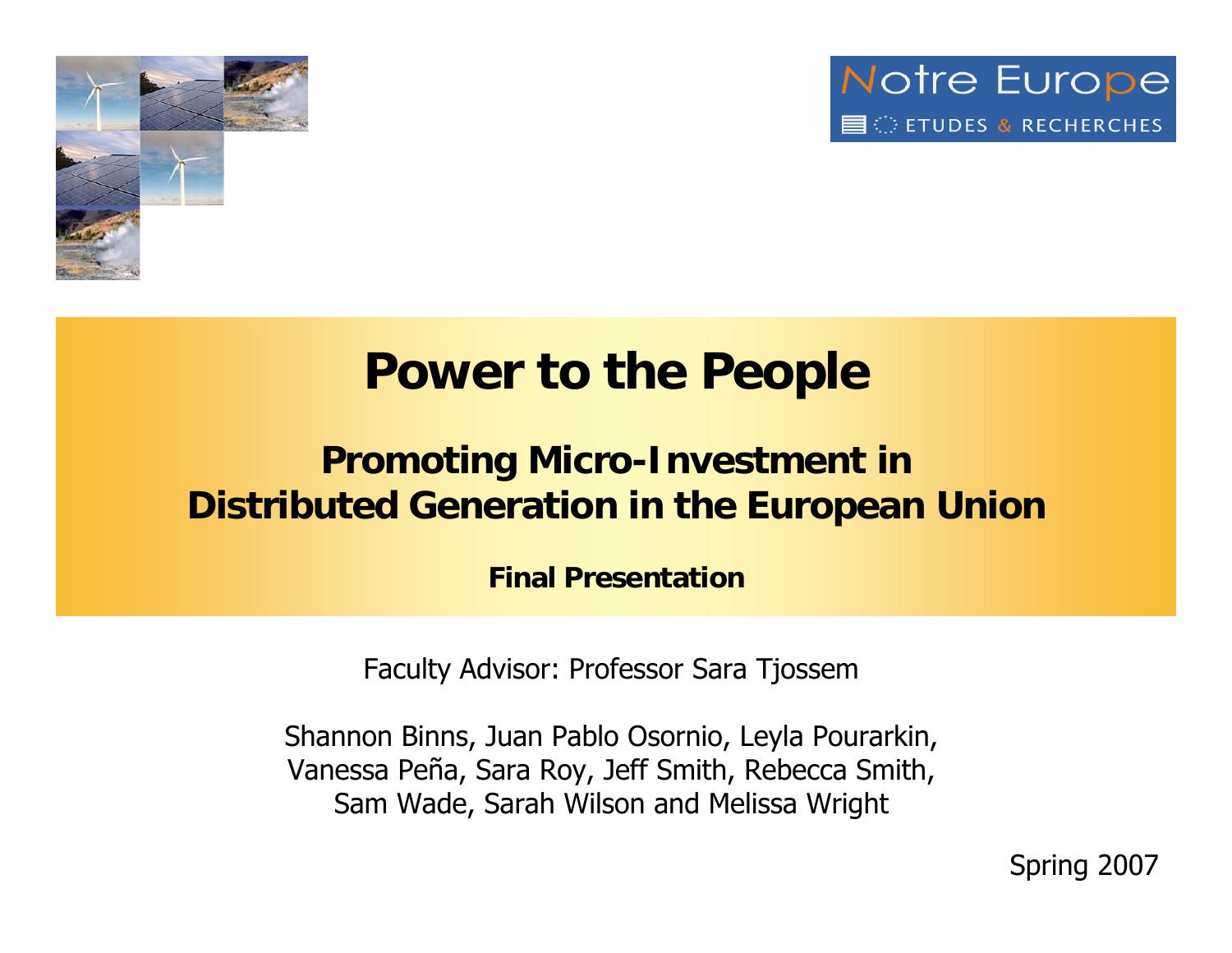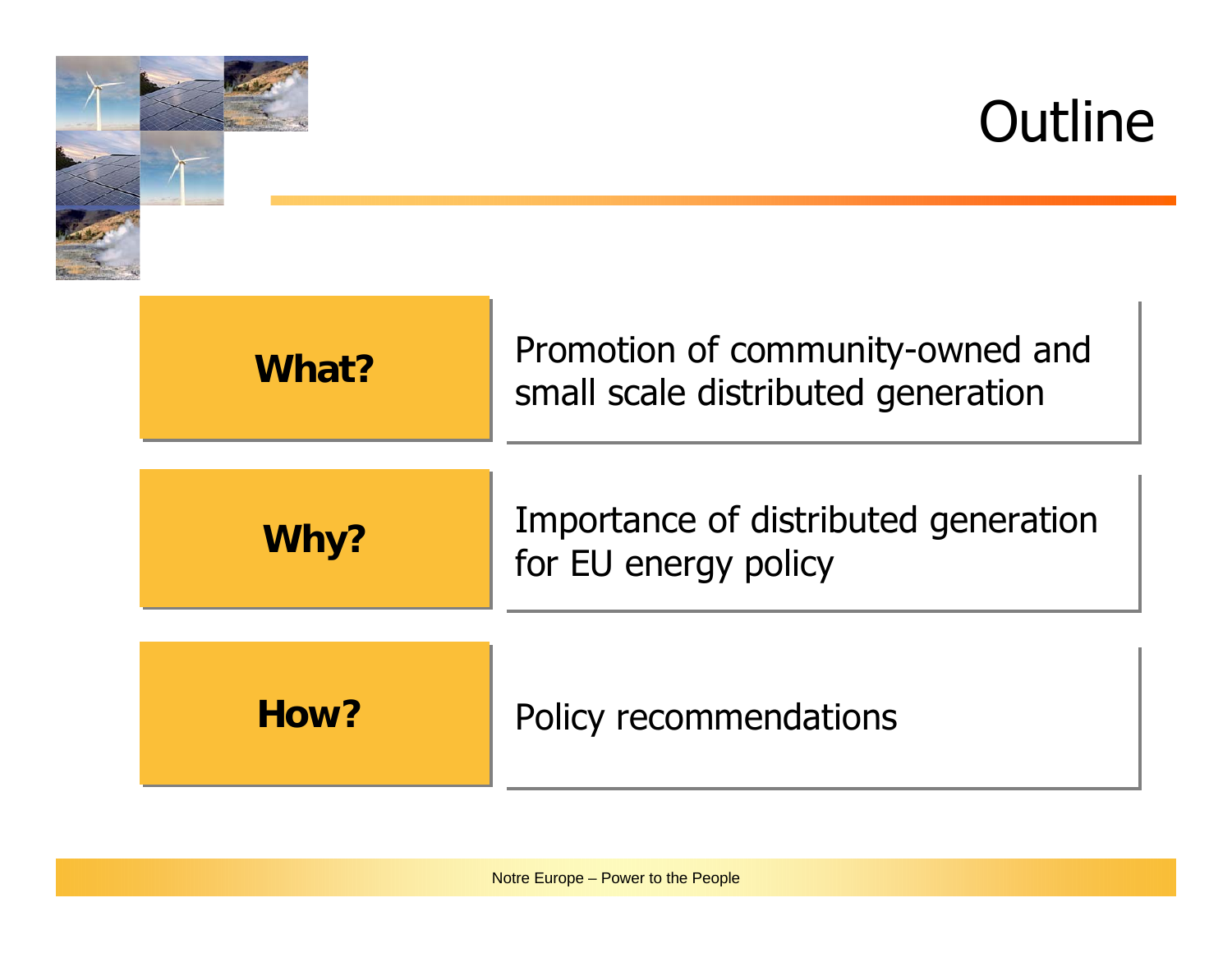# What is Distributed Generation?

#### **Promoting electricity generation that is: Promoting electricity generation that is:**

- Decentralized
- Small-scale
- Grid-connected
- Owned by communities or individuals Owned by communities or individuals

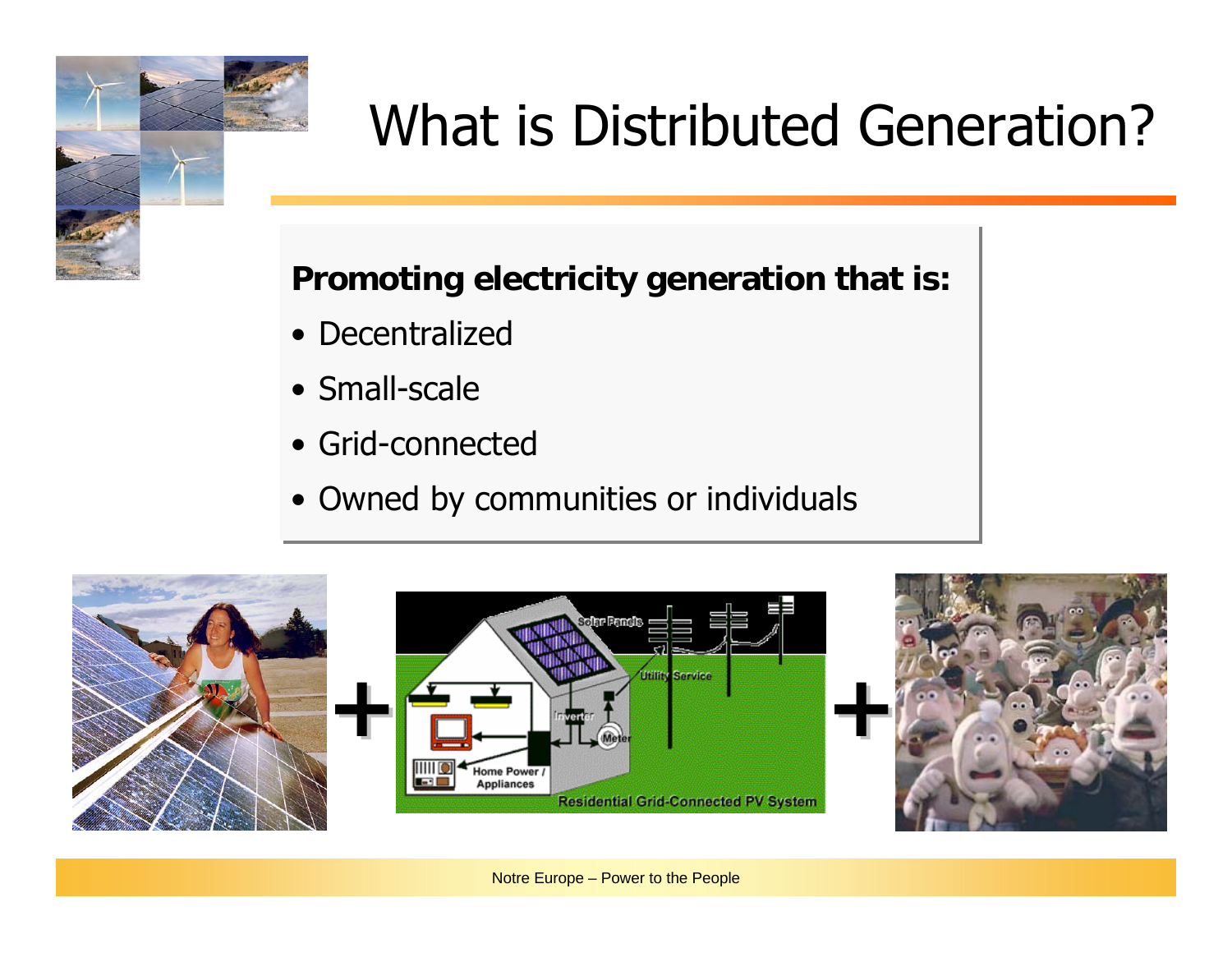## What is Distributed Generation?



Notre Europe – Power to the People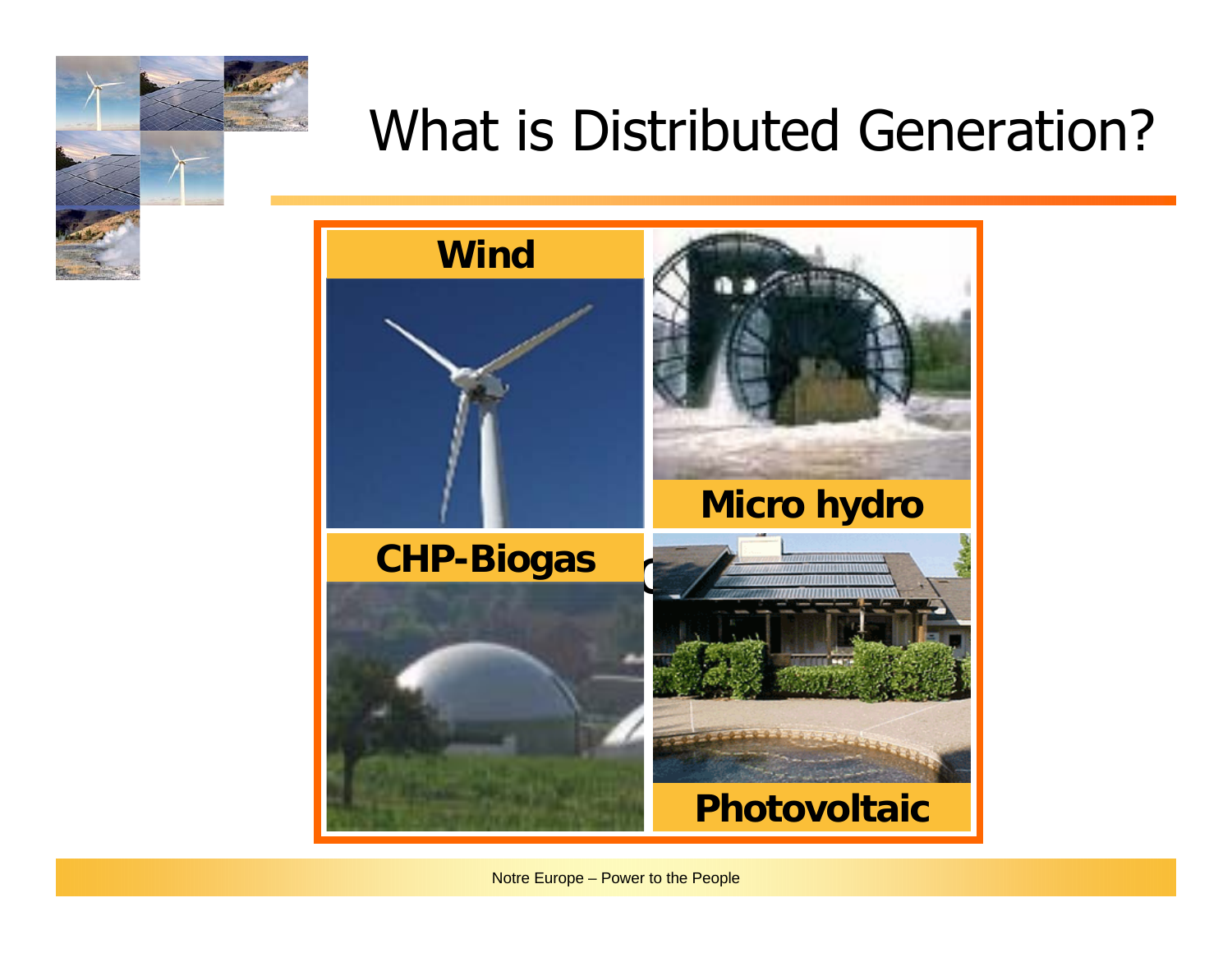### Why Distributed Generation? **Context**

#### **The Current Situation The Current Situation**

- ◊ Centralized electricity ◊ Centralized electricity markets
- ◊ Large scale ◊ Large scale generation generation
- $\diamond$  CO<sub>2</sub> intensive

#### **The Future Energy Mix The Future Energy Mix**

- ◊Decentralized electricity ◊Decentralized electricity markets markets
- ◇ Small scale generation
- ◊Cleaner technologies ◊Cleaner technologies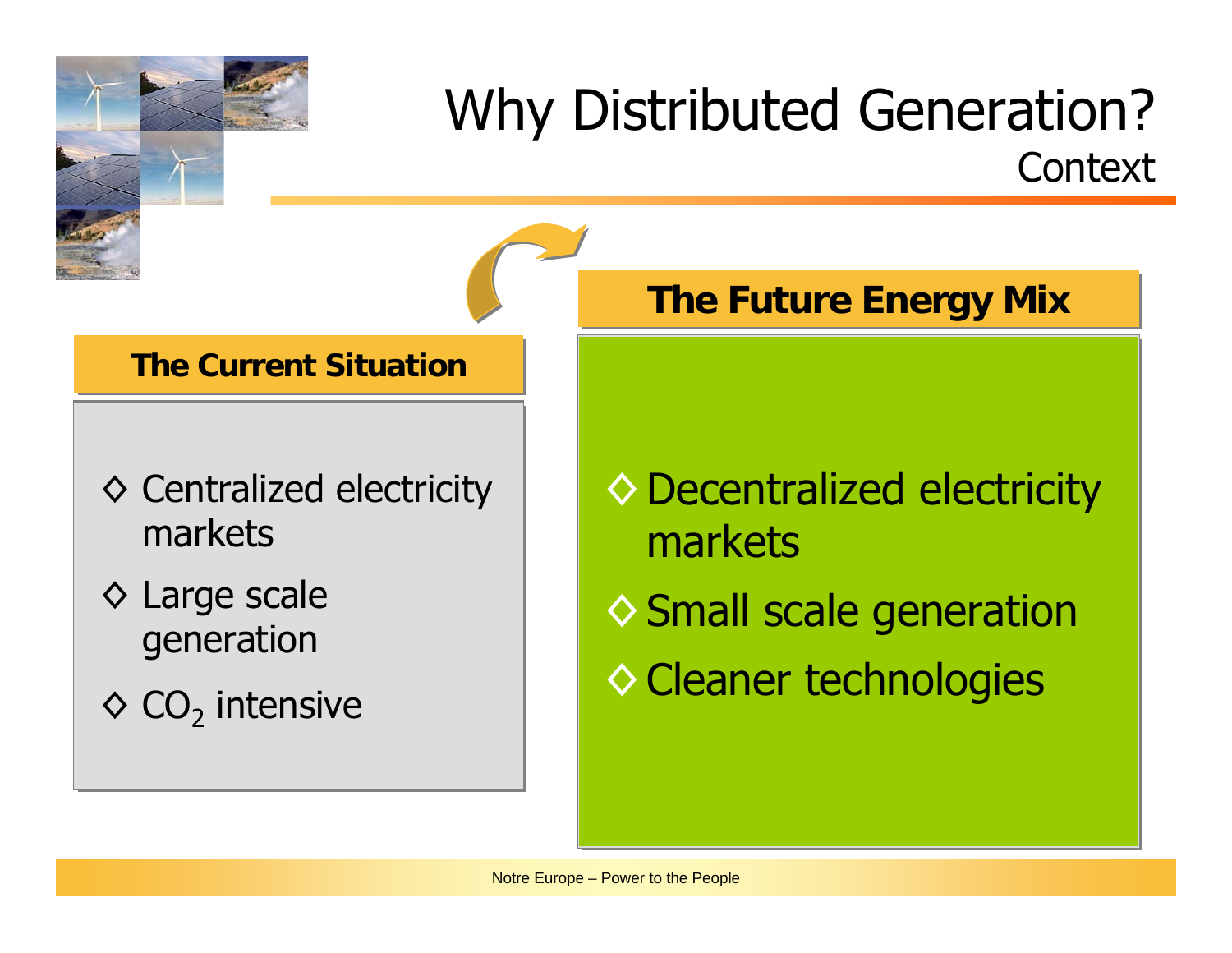

#### **EU energy policy harmonization**

http://www.power-technology.com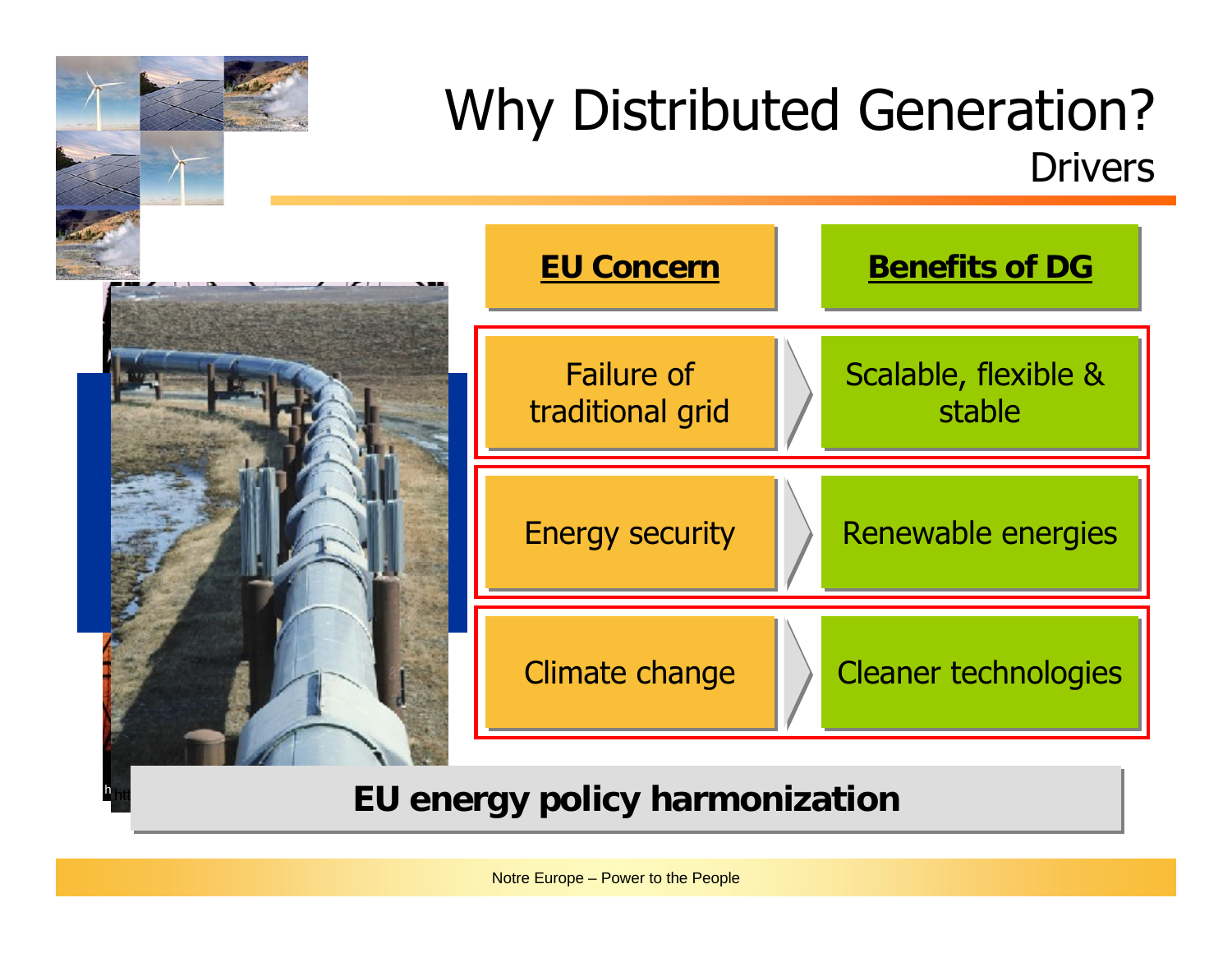## Examples of Distributed Generation in the EU

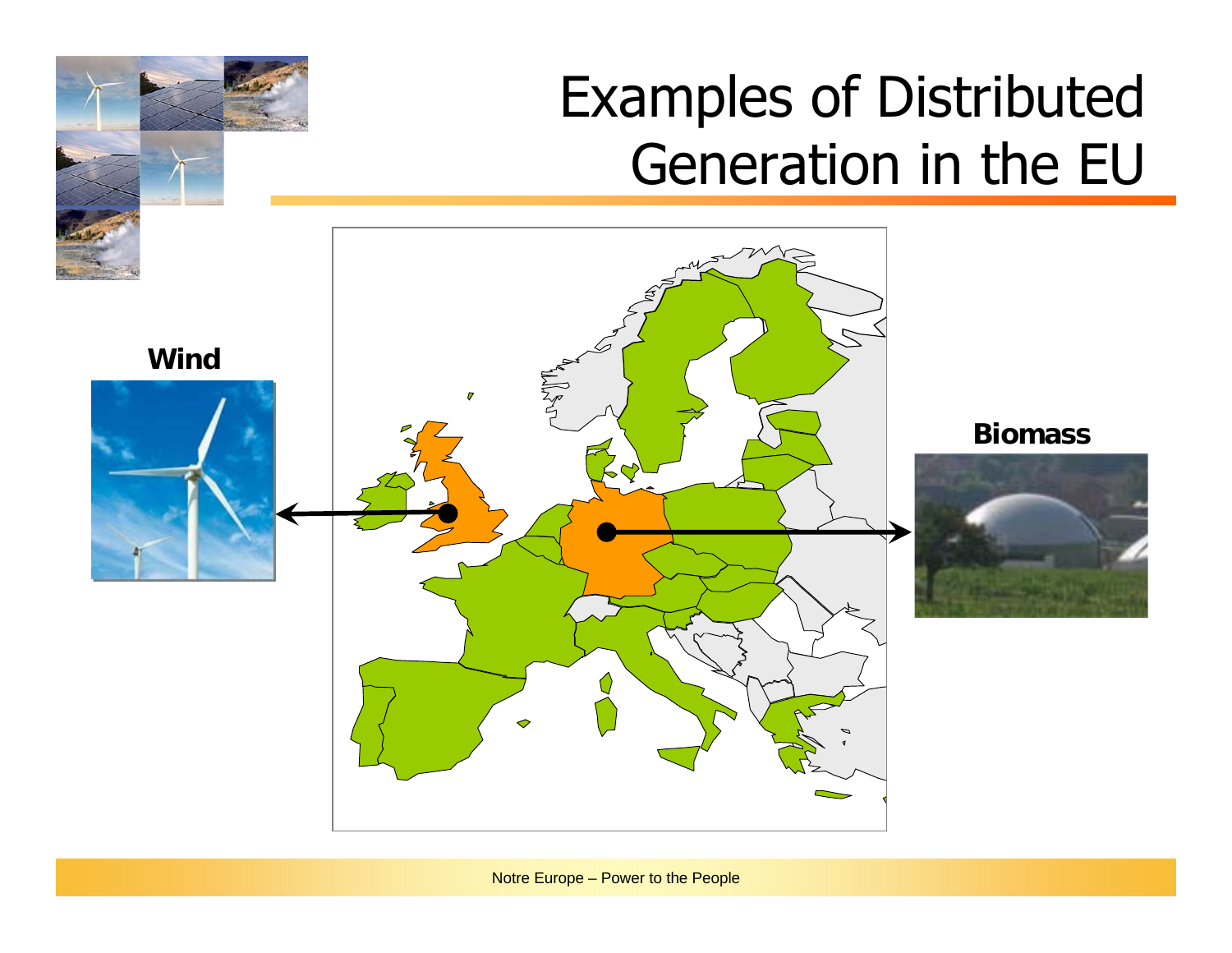# 1. Wind Turbine in the UK

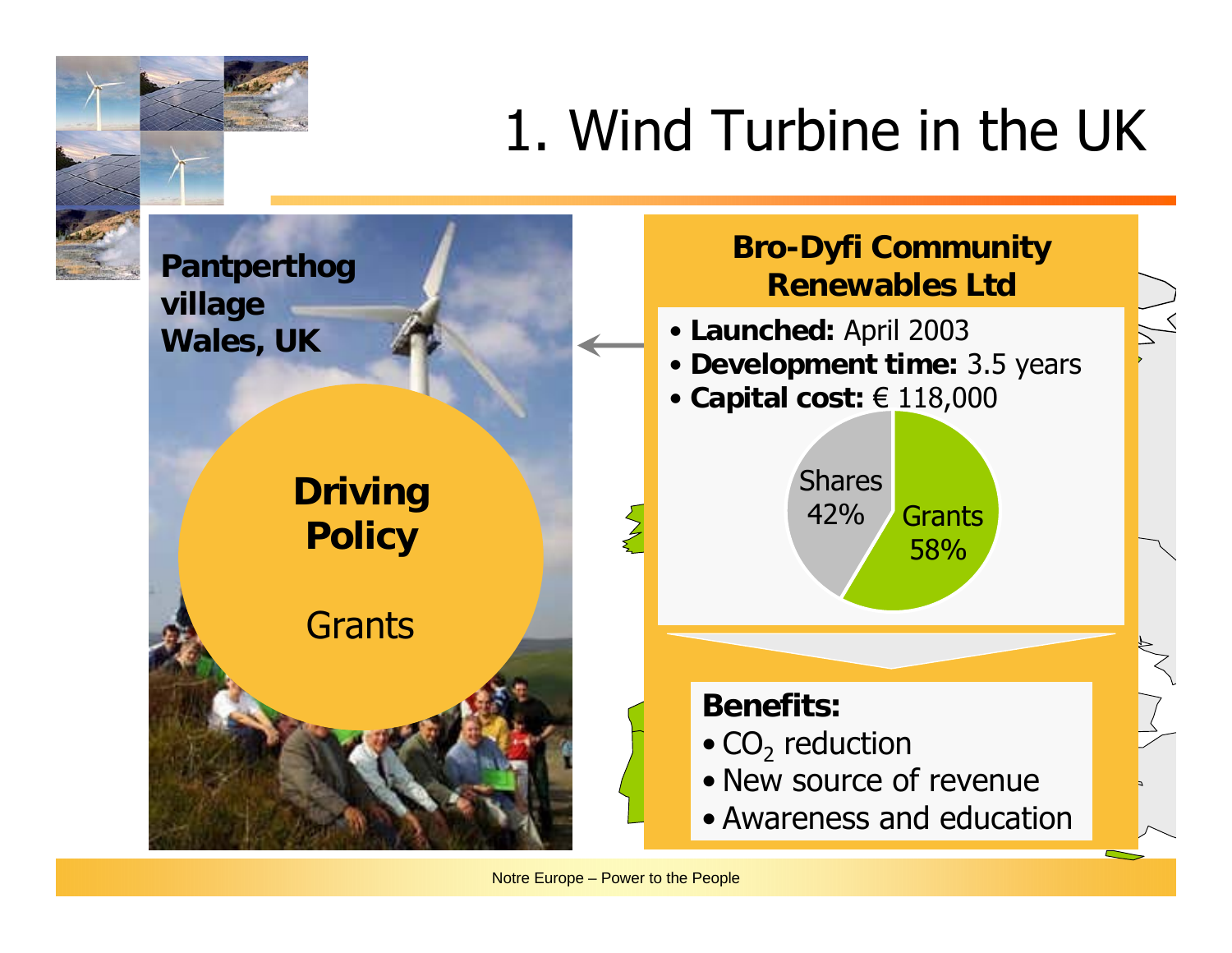# 2. Biomass in Germany

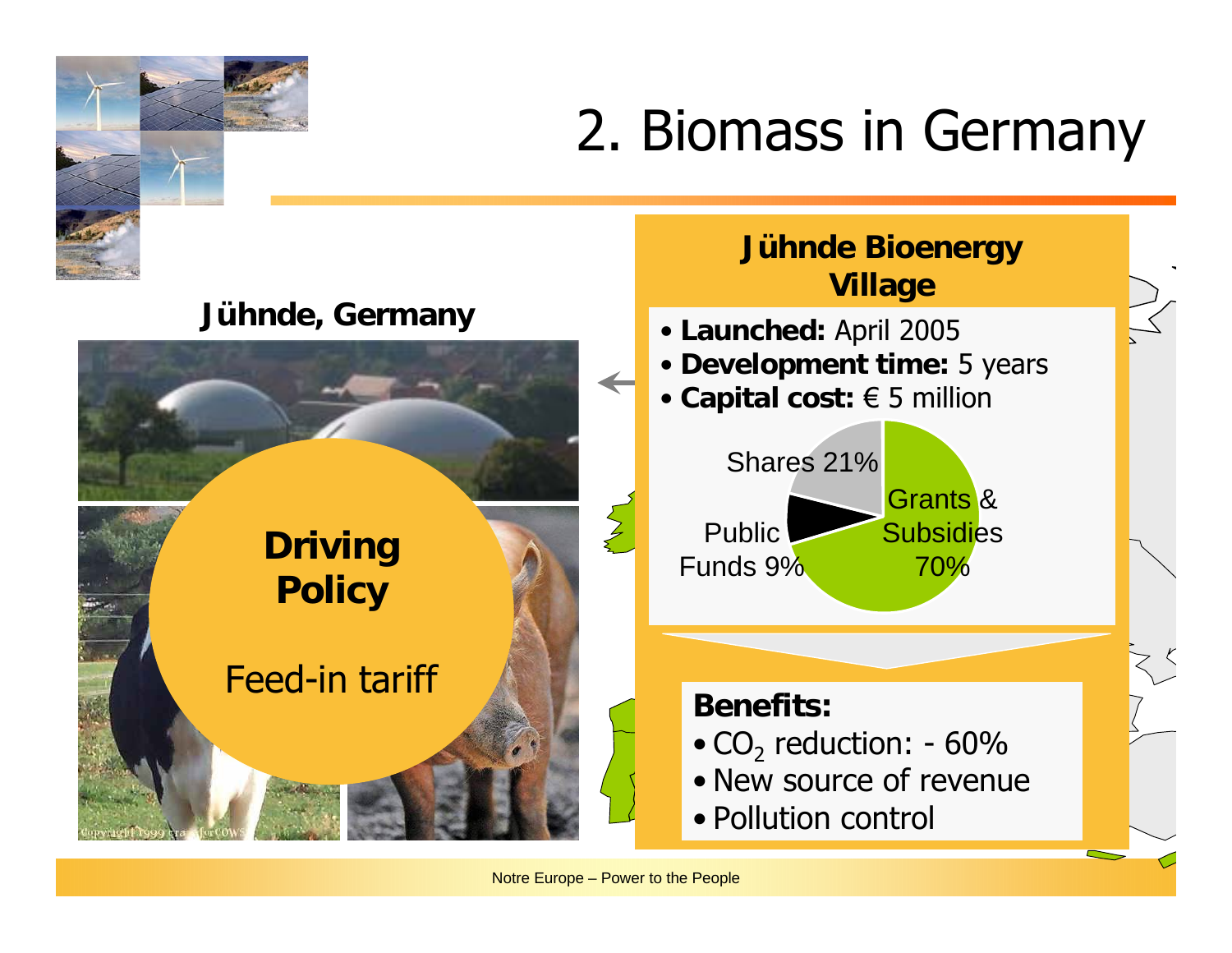### Lessons Learned

| <b>Barriers</b>                          | $\diamond$ Cost and access to funding<br>$\diamond$ Excessive red tape<br>$\diamond$ Inconsistent policies |
|------------------------------------------|------------------------------------------------------------------------------------------------------------|
| <b>Key Factors</b><br><b>for Success</b> | $\diamond$ Incentives necessary for economic<br>feasibility<br>$\diamond$ Information and third-party help |

#### **'It shows how normal people can make a difference' 'It shows how normal people can make a difference'**

Mr. Fangmeier, Jühnde biogas plant manager Mr. Fangmeier, Jühnde biogas plant manager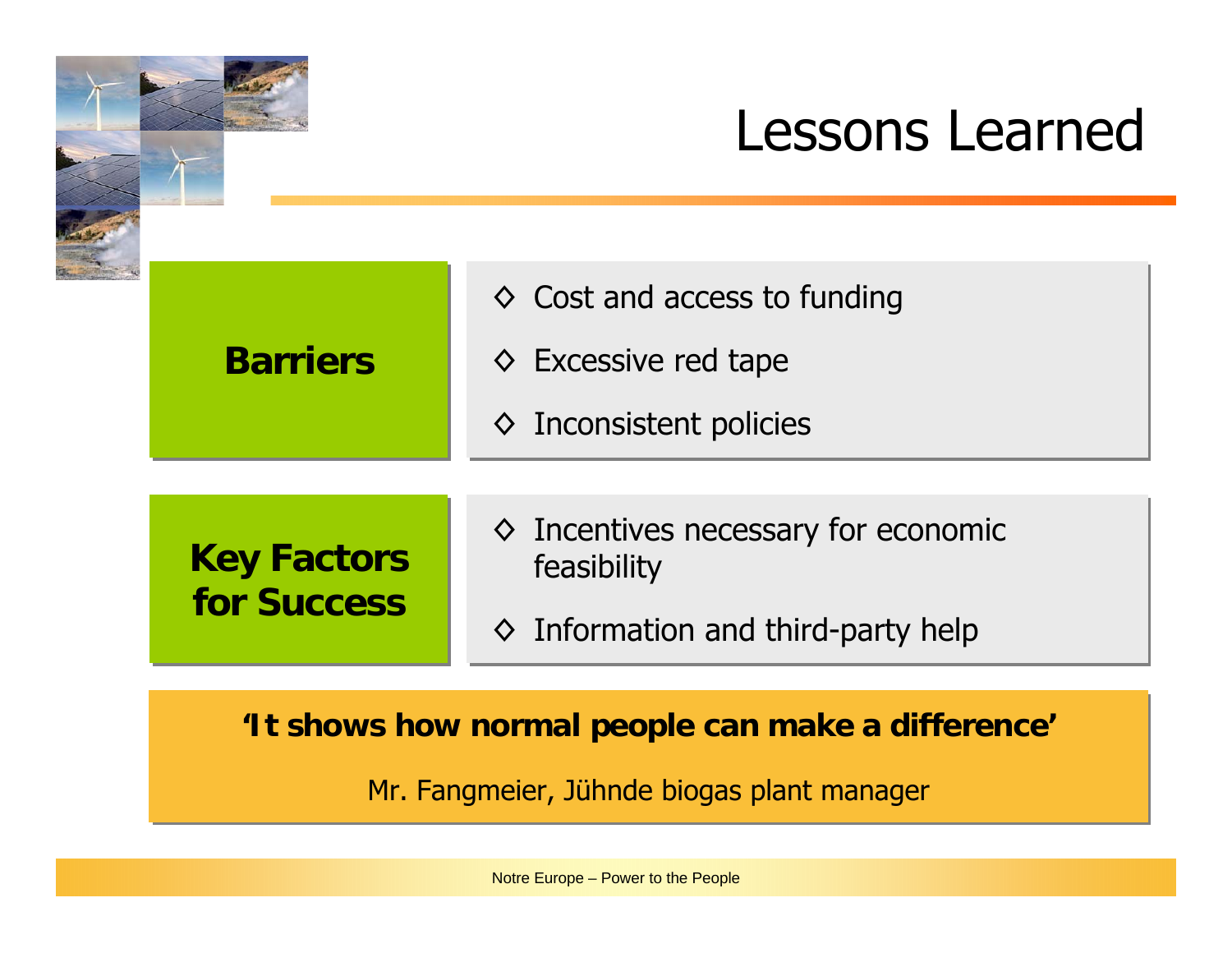

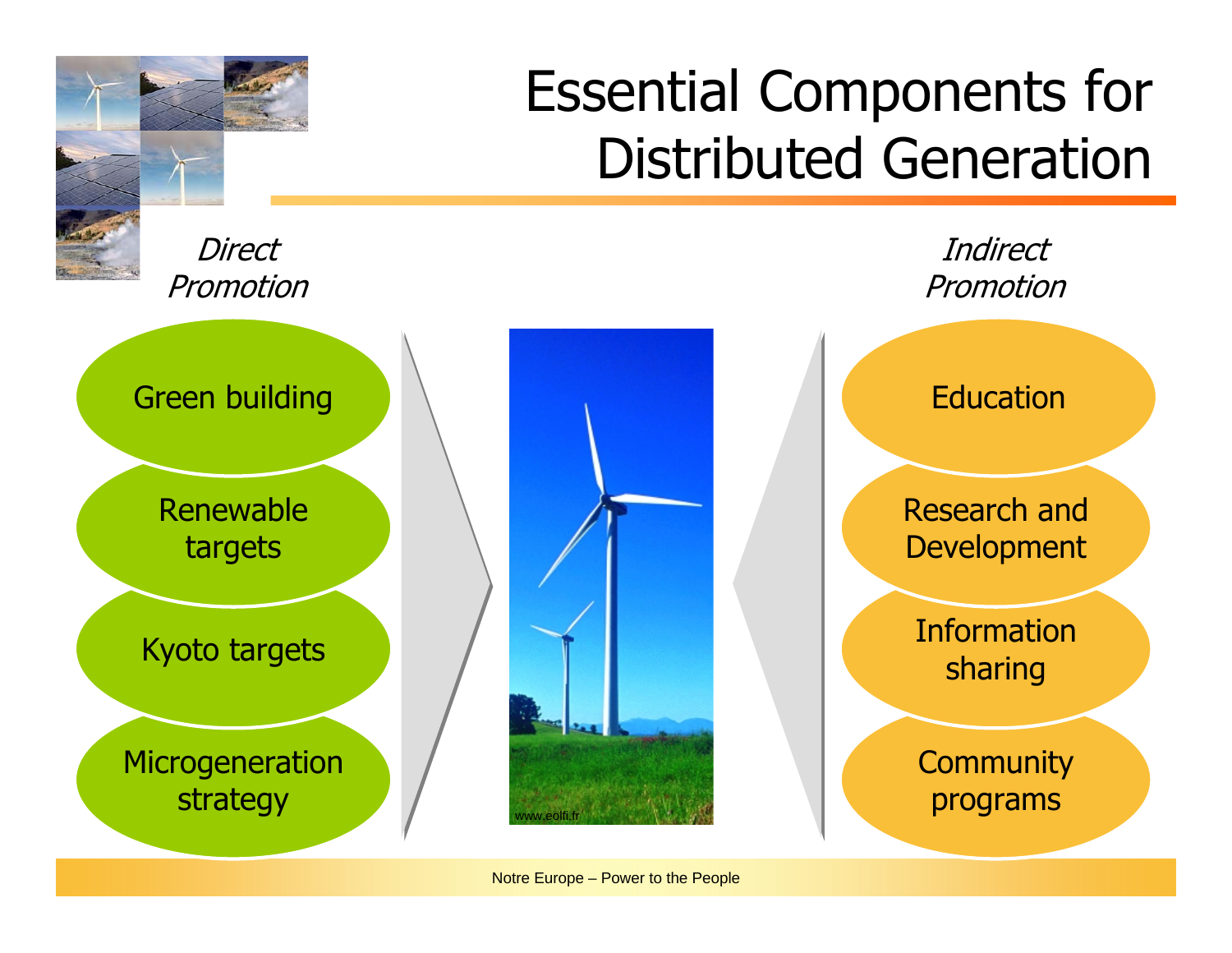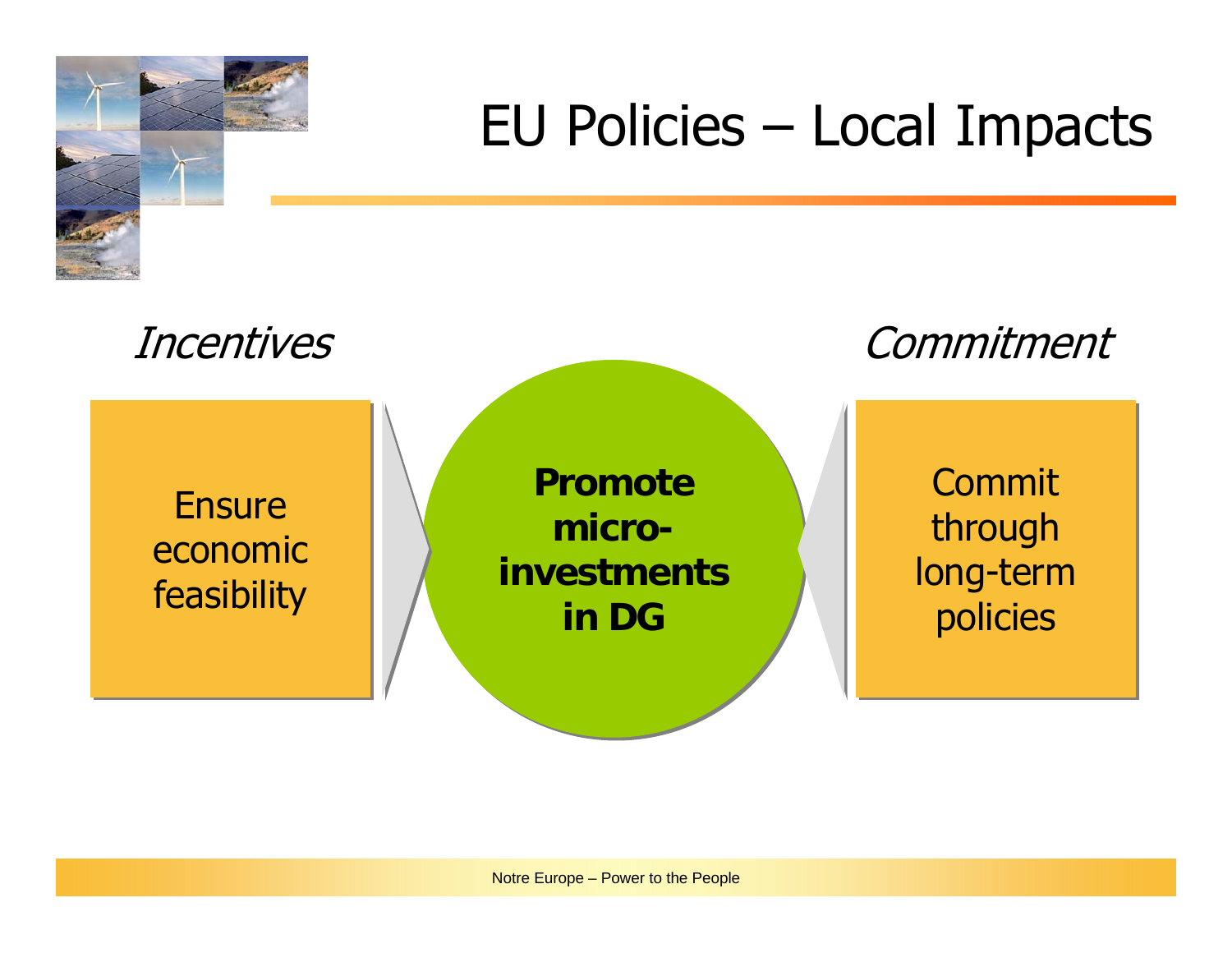# Adapting Policies to National **Contexts**

#### **Market penetration**

**Market start-up**

- Grants
- Information
- Voluntary codes
- Targets

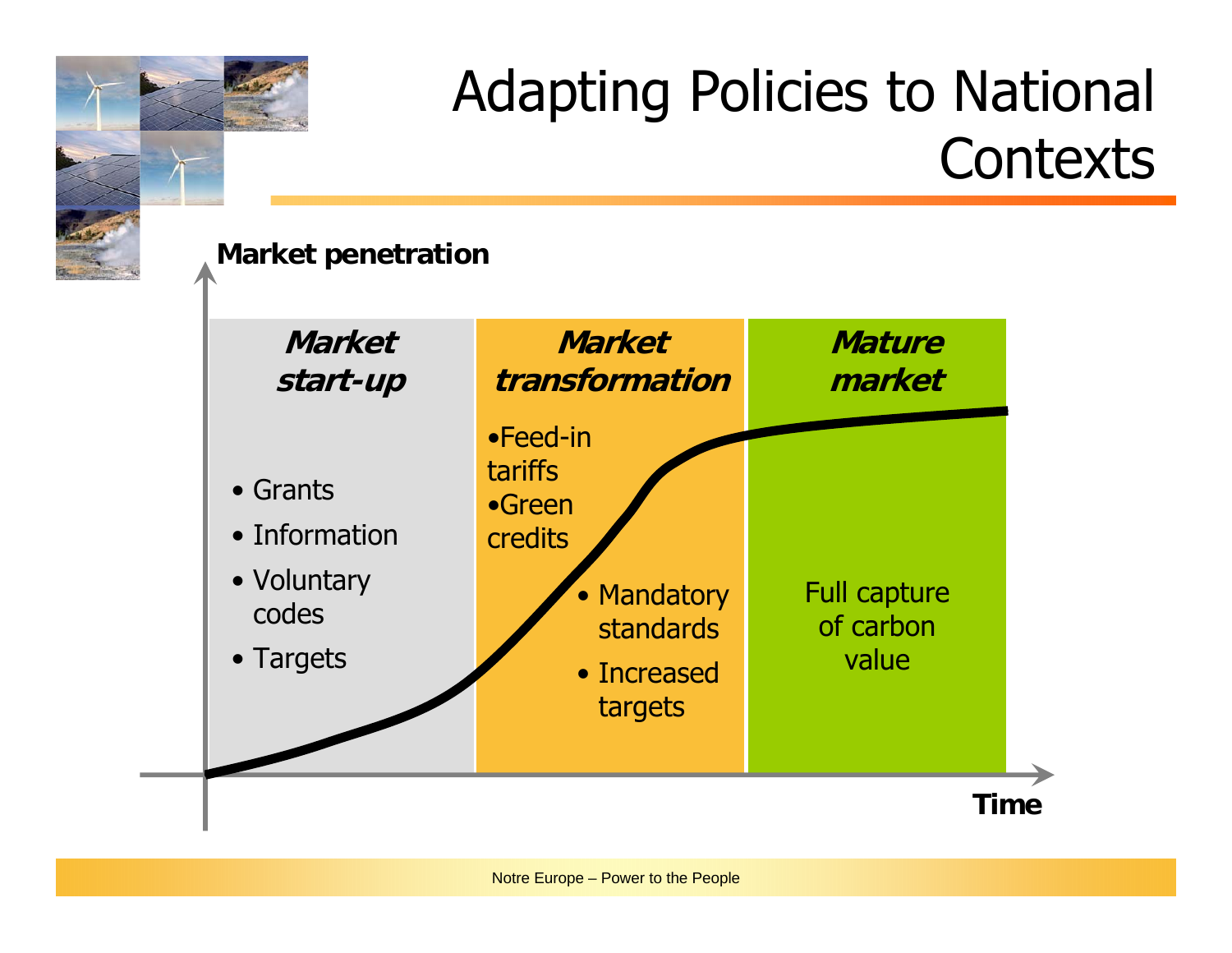

## Recommended Policy Samples

"Member States shall...

…adapt their existing support schemes to …adapt their existing support schemes to benefit small scale generators…" benefit small scale generators…"

…designate competent bodies to certify …designate competent bodies to certify organizations…'' organizations…''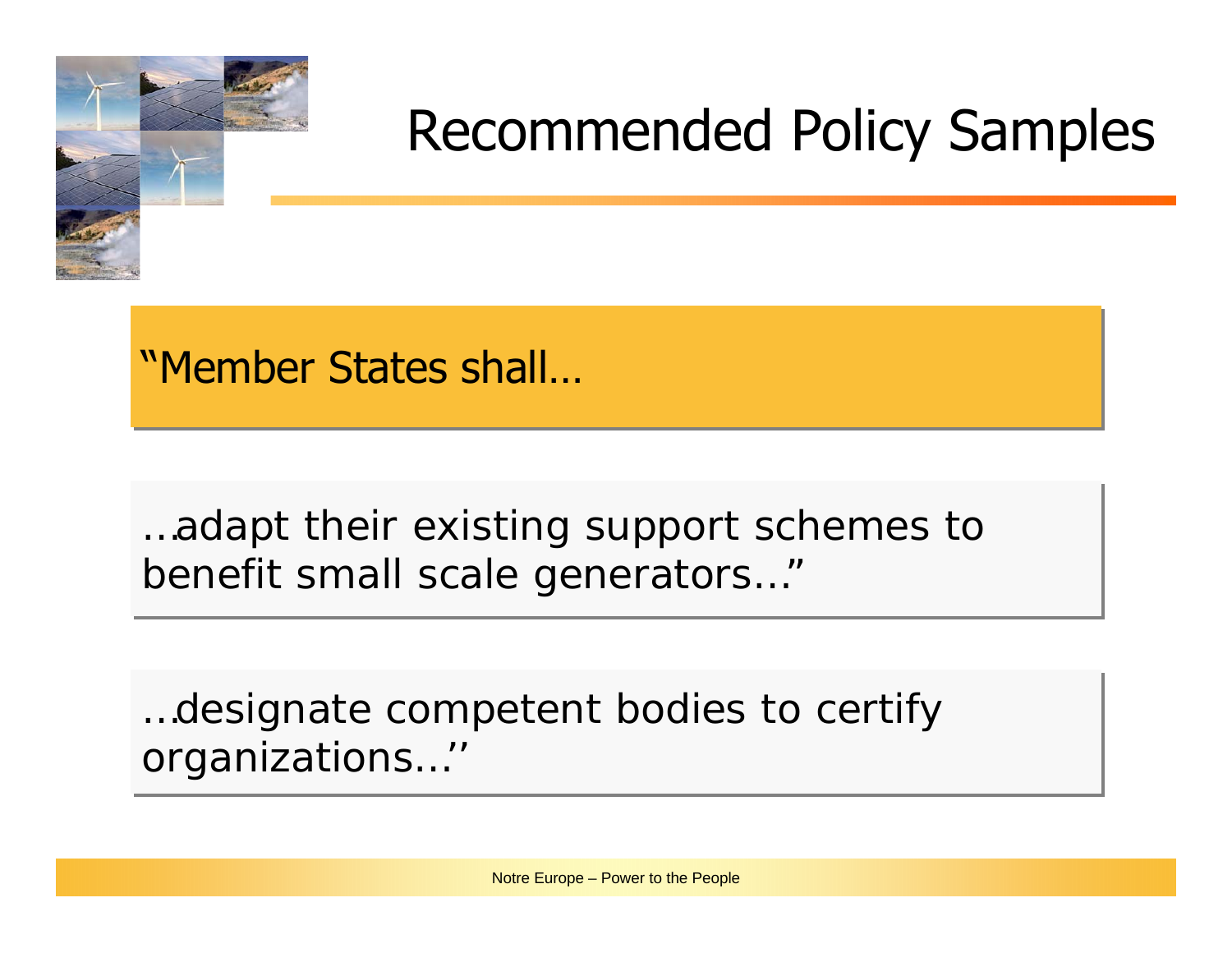

## **Summary**

Electricity markets Electricity markets are rapidly changing are rapidly changing

DG must be part of DG must be part of the electricity picture the electricity picture

EU policies are EU policies are essential to promote essential to promote  $\mathsf{D}\mathsf{G}$